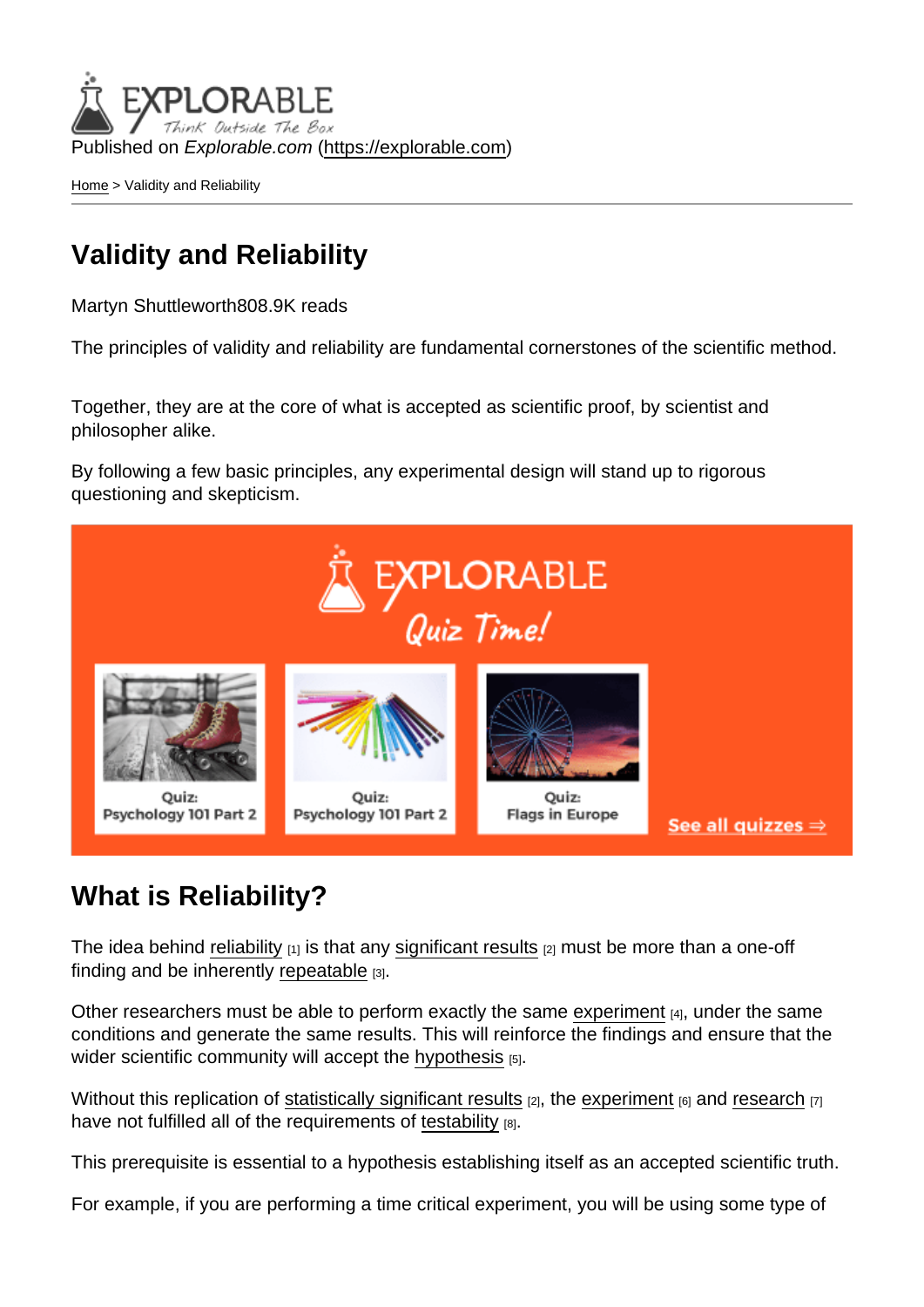stopwatch. Generally, it is reasonable to assume that the [instruments are reliable](https://explorable.com/instrument-reliability) [9] and will keep true and accurate time. However, diligent scientists take [measurements](https://explorable.com/scientific-measurements) <sub>[10]</sub> many times, to minimize the chances of malfunction and maintain validity and reliability.

At the other extreme, any experiment that uses human judgment is always going to come under question.

For example, if observers rate certain aspects, like in [Bandura's Bobo Doll Experiment](https://explorable.com/bobo-doll-experiment) [11], then the reliability of the test is compromised. Human judgment can vary wildly between [observers](https://explorable.com/interrater-reliability) [12], and the same individual may rate things differently depending upon time of day and current mood.

This means that such experiments are more difficult to repeat and are inherently less reliable. Reliability is a necessary ingredient for determining the overall [validity](https://explorable.com/types-of-validity) [13] of a scientific experiment and enhancing the strength of the results.

Debate between social and pure scientists, concerning reliability, is robust and ongoing.

# What is Validity?

Validity encompasses the entire experimental concept and establishes whether the results obtained meet all of the requirements of the scientific research method.

For example, there must have been [randomization of the sample groups](https://explorable.com/random-sampling-error)  $[14]$  and appropriate care and diligence shown in the allocation of [controls](https://explorable.com/scientific-control-group) [15].

[Internal validity](https://explorable.com/internal-validity)  $[16]$  dictates how an experimental design is structured and encompasses all of the [steps of the scientific research method](https://explorable.com/steps-of-the-scientific-method)  $[17]$ .

Even if your results are great, sloppy and inconsistent [design](https://explorable.com/design-of-experiment)  $[18]$  will compromise your integrity in the eyes of the scientific community. [Internal validity](https://explorable.com/internal-validity)  $[16]$  and reliability are at the core of any experimental design.

[External validity](https://explorable.com/external-validity)  $[19]$  is the process of examining the results and questioning whether there are any other possible [causal](https://explorable.com/cause-and-effect) [20] relationships.

[Control groups](https://explorable.com/scientific-control-group)  $1151$  and randomization will lessen external validity problems but no method can be completely successful. This is why the statistical proofs of a [hypothesis](https://explorable.com/hypothesis-testing) [21] called [significant](https://explorable.com/significance-test) [22], not absolute truth.

Any scientific [research design](https://explorable.com/research-designs) [23] only puts forward a possible cause for the studied effect.

There is always the chance that another [unknown factor](https://explorable.com/confounding-variables) [24] contributed to the results and findings. This extraneous causal relationship may become more apparent, as techniques are refined and honed.

## Conclusion

If you have constructed your experiment to contain [validity and reliability](http://writing.colostate.edu/guides/research/relval/)  $[25]$  then the scientific community is more likely to accept your findings.